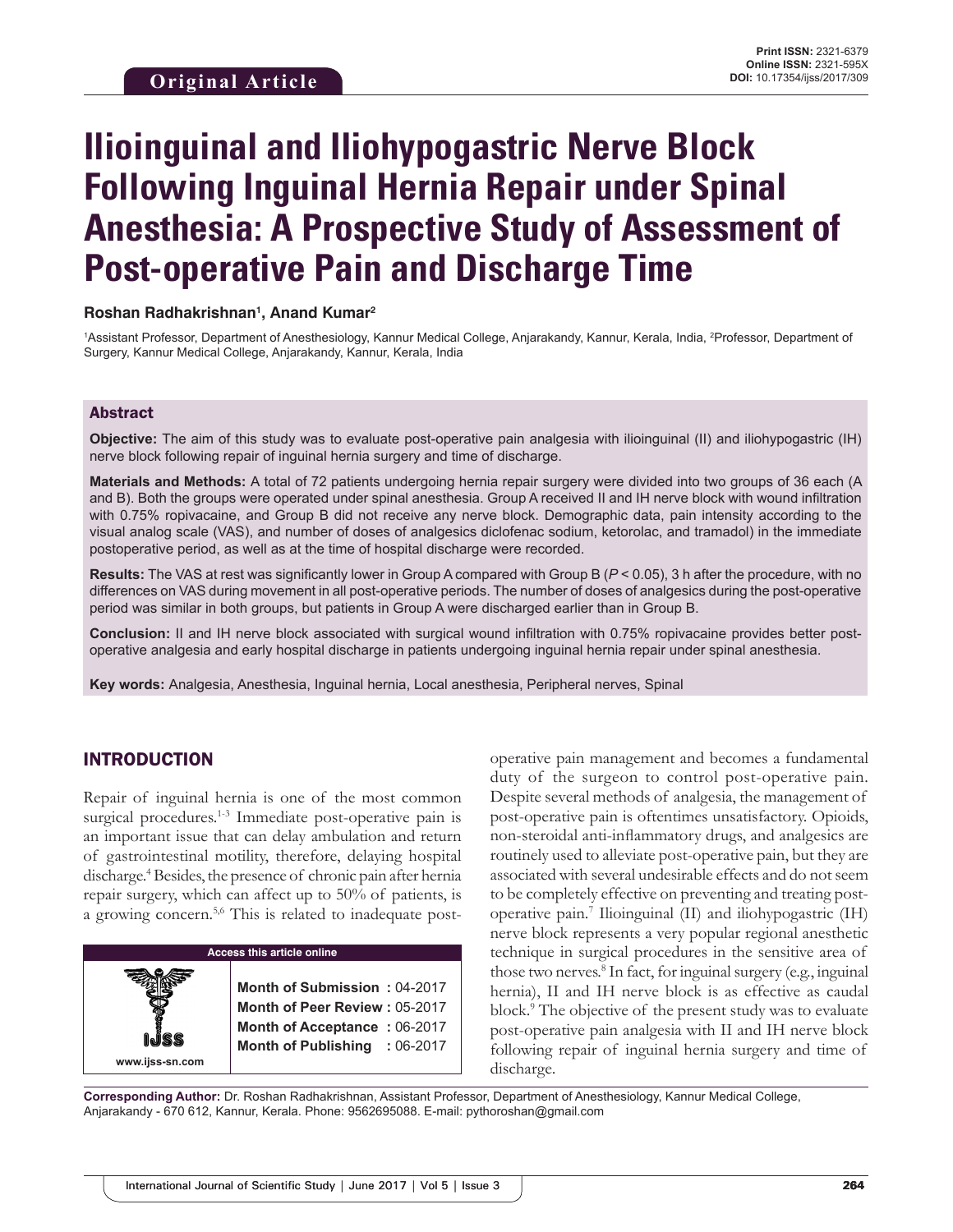# MATERIALS AND METHODS

The present study was a prospective, randomized, doubleblind study. The Institutional Ethical Committee clearance was obtained. A ethical committee cleared consent letter was used before making the patients to participate in the study. The study period was between July 2015 and February 2017. The institution was Kannur Medical College, Anjarakandy, Kannur, Kerala, India.

## **Inclusion Criteria**

(1) Patients aged between 20 and 60 years were included. (2) Patients with non-relapsing, direct and indirect inguinal hernia were included. (3) Patients with surgical physical status American Society of Anesthesiology (ASA) I and II were included in the study.

# **Exclusion Criteria**

(1) Patients aged below 20 and above 60 years were excluded. (2) Patients with lignocaine sensitivity were excluded. (3) Patients with a history of chronic pain, daily use of central nervous system medications, body mass index (BMI) above 46  $\text{kg/m}^2$ , and those with contraindications to the proposed anesthetic technique were excluded from the study. During the procedure, electrocardiography monitoring, precordial stethoscope, pulse oxymetry, and non-invasive blood pressure were monitored. All patients underwent spinal anesthesia with a 27G spinal needle (15 mg of hyperbaric 0.5% bupivacaine) on the sitting position and puncture of the L2-L3 or L3-L4 space. Occasional hypotension was treated with infusion of crystalloids, and if necessary, fractionated 5 mg doses of intravenous ephedrine until correction of the hypotension. All patients received intravenous sedation with increasing doses of midazolam to obtain satisfactory sedation. Before closure of the surgical wound, patients of Group A underwent II and IH nerve block and surgical wound infiltration. Group B did not undergo II and IH nerve block or surgical wound infiltration. II and IH nerve block was performed by administering 10 mL of 0.75% ropivacaine 2 cm above and 2 cm medial to the anterior superior iliac spine, according to Hadzig.<sup>10</sup> After the end of surgery, patients were transferred to the post-anesthetic recovery unit. Pain intensity at rest and with movement (patient in the sitting position with legs hanging) was evaluated by the visual analog scale (VAS) (VAS: 0 - without pain; 10 - maximum pain) at 3, 6, and 12 post-operative hours and at the time of hospital discharge. Investigators evaluating post-operative parameters were unaware of the patient's group. A VAS  $> 4$  at rest was considered for analgesic rescue with intravenous ketorolac (30 mg). In case, it was ineffective, intramuscular diclofenac (75 mg), and whenever necessary, intravenous tramadol (1 amp) were added. The number of analgesic doses, time interval until the 1<sup>st</sup> dose

of analgesic, and length of hospitalization were recorded. Discharge criteria included complete motor recovery, ability to urinate, absence of nausea and vomiting, bleeding, and excessive pain. Sample calculation was based on the study of Toivonen *et al.,*11 who detected a 0.9 difference on VAS with standard deviation of 1.5 among patients who underwent II and IH nerve block and those who received saline (control group). Data are presented as mean (minimum-maximum), median (minimum-maximum), and numbers. Student's *t-*test was used to compare age, duration of surgery, and BMI. Mann-Whitney test was used to compare VAS, time until the 1st dose of analgesic, use of analgesics, and length of hospitalization. Fisher's exact test was used to evaluate ASA. A value of *P* < 0.05 was considered statistically significant.

# OBSERVATIONS AND RESULTS

Groups were homogenous regarding age, gender, ASA, BMI, and length of surgery (Table 1). The number of doses of ketorolac, diclofenac, and tramadol until hospital discharger was similar in both groups  $(P > 0.05)$ . The mean time before the first dose ketorolac, diclofenac, and tramadol did not differ between Groups A and B (4.0  $\pm$ 2.1 and  $6.2 \pm 2.7$  h, respectively). Anesthetic and surgical complications were not observed.

VAS at rest during different post-operative periods at 3 h, 6 h, and 12 h was assessed and found that they were significant statistically with *P* values calculated (Table 2).

The time of discharge was calculated in hours following surgery as shown in Table 3 and found to be statistically significant with *P* value 0.324 (*P* significant at 0.05). The Chi-square statistic was 6.85 (Table 3).

# **DISCUSSION**

It is a well accepted in the literature that the choice of anesthesia in inguinal hernia repair surgery is based on the preference of the surgeon, anesthesiologist, and patient.<sup>12,13</sup> Field block and/or II and IH nerve block have better role in controlling pain in the post-operative periods following herniorrhaphy.14 In the present study, it was observed that pain, according to the VAS, was lower as to 3 h after surgery in Group A compared to Group B. However, differences in analgesic consumption and time until the 1<sup>st</sup> dose of analgesics were not observed. A prior study demonstrated that pre-incisional II and IH nerve block with 0.5% bupivacaine (15 mL) in herniorrhaphy under spinal anesthesia reduced pain scores up to 2 h after the surgery in relation to the group that underwent II and IH nerve block associated with general anesthesia.15 Earlier hospital discharge was observed (difference in the median